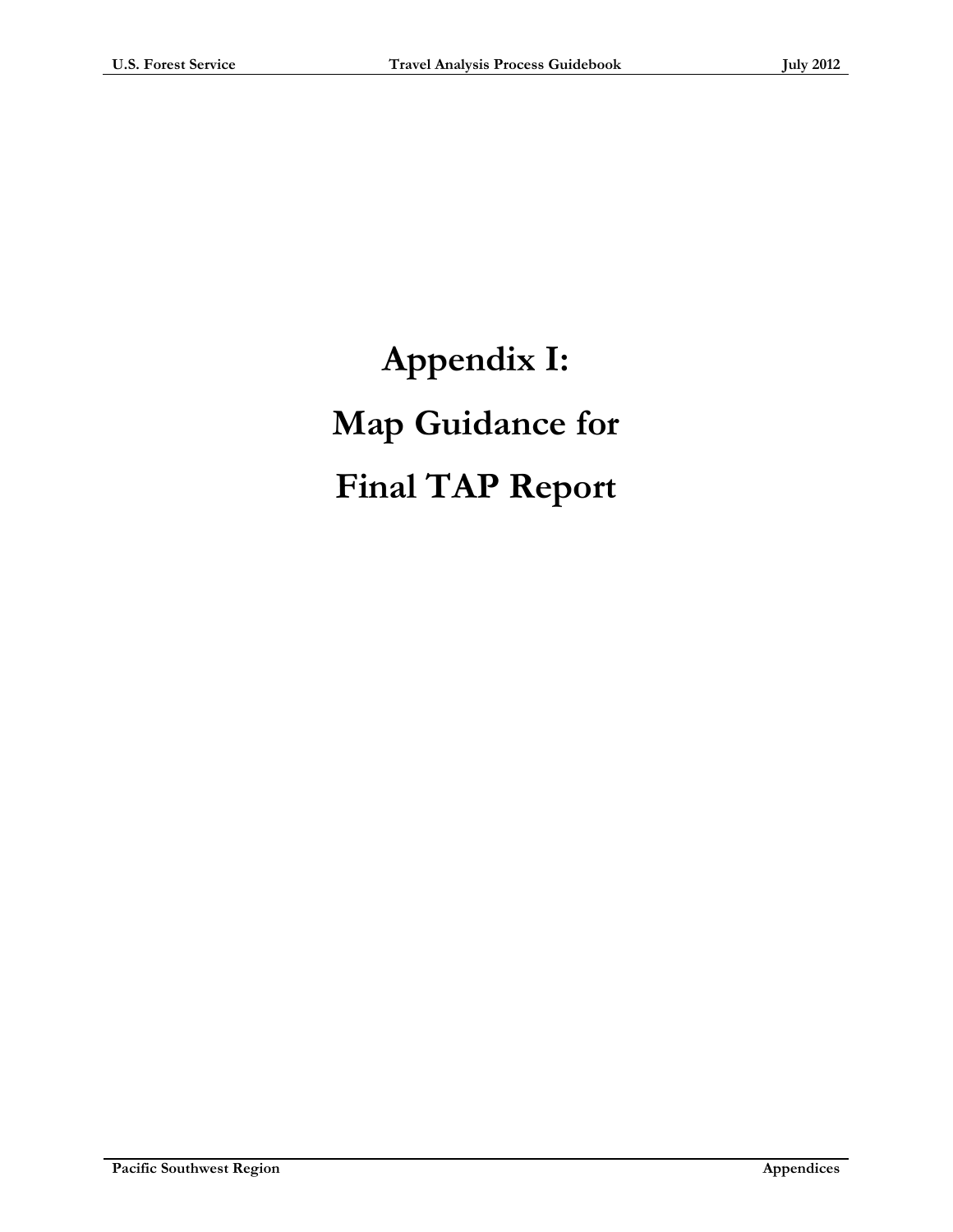**This page intentionally left blank.**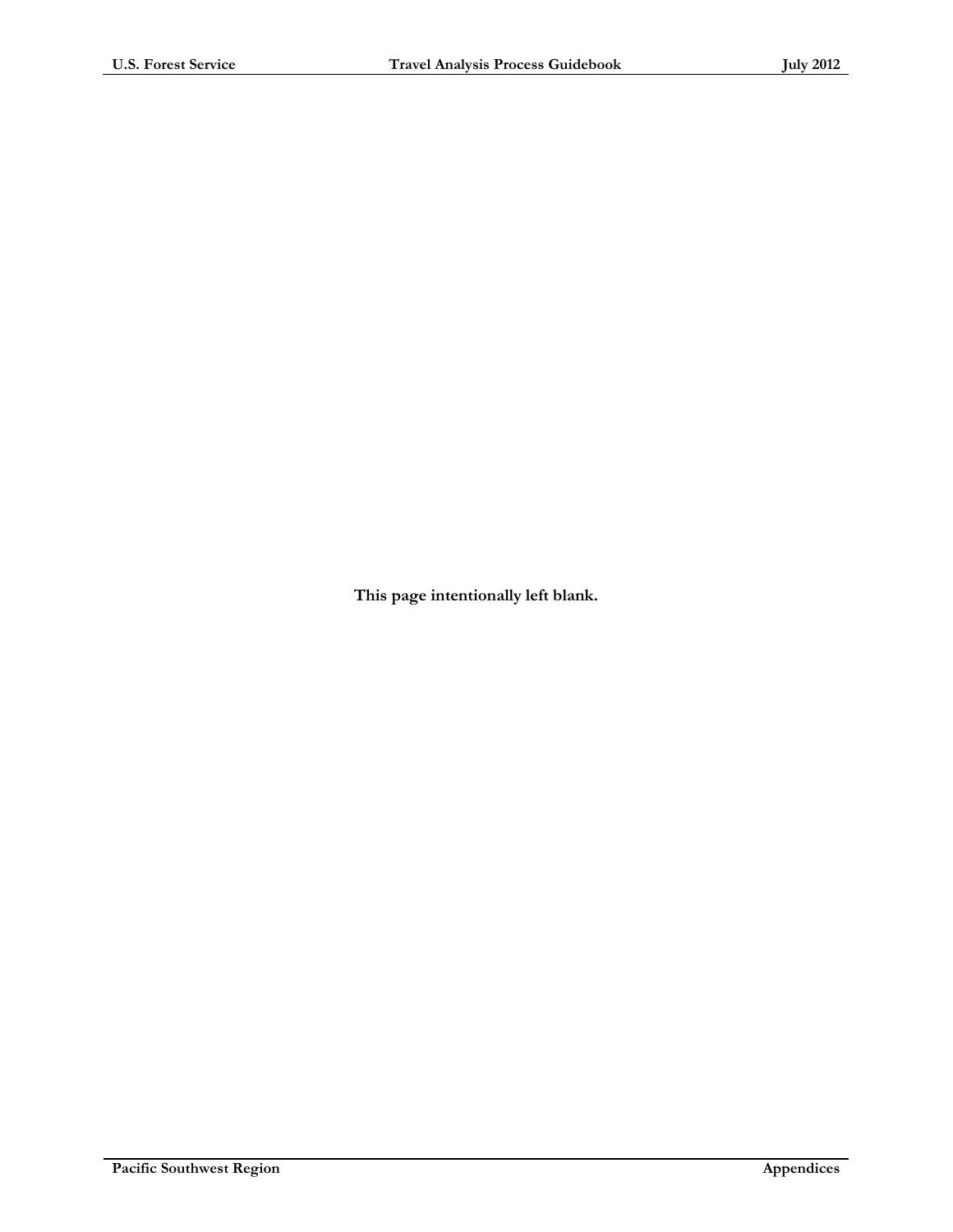# **Appendix I - Map Guidance for Final TAP Report**

These recommendations pertain to the maps that accompany the final reports published by forests upon completion of the Travel Analysis Process. They are designed to maximize efficiency, consistency, and user-friendliness. There is lots of room for customization if needed to meet the needs of each forest.

# **Distribution of Maps – Digital vs. Printed**

Simple black and white maps may be present in the hardcopy report document. However, due to the prohibitive cost of full color large-format or poster-sized printing, there should be no large-scale distribution of hardcopy color maps. Printing costs vary according to a variety of factors, but in all cases, the most economical approach is to distribute the maps on CD and the internet, while having plotted (printed by forest GIS staff) maps available for review at each office and visitor center, or for use at public meetings.

# **Format and Presentation – File Type and User Interface**

PDF files have become the de-facto standard for digital map sharing. The Adobe software needed to view these files is free and easy to download and install. Upon export from ArcMap to PDF format, a 'layered PDF' file gets created by default. This presents a new opportunity for us to communicate information because a single map file can contain multiple layers that can be clicked on and off. The forest can explore the use of layered files to convey information more effectively if desired.

With a CD, you can have an index map with clickable hotspots, to allow the user to look at the forest as a whole, and then click to see a map of a certain area.

Any maps that are part of the document itself should be black and white graphics, page-sized or smaller, and inserted into the document text where appropriate; include a URL that can be entered into an internet browser that links to a digital version.

PDF maps will be posted on the www, along with the document. If CD's are made to distribute the document, the pdf files will be on the disc as well.

#### **Extent/scale – Entire Forest vs Tiles**

With a digital map, the user will be able to zoom in and out on the map. This makes it possible to show the entire forest on one map. Depending on the size, shape, and usage patterns of your forest, in consideration of any plotting needs, and in case there is a desire to match extents from MVUM or another project, a team may prefer to use tiled extents.

Each forest team will likely produce a series of maps (for risks; for benefits; for opportunities) so having one forest-wide extent, or as few tiles as possible, decreases total number of maps. Using the series listed above, if a forest decides to split their unit into three tiles instead of one forest-wide extent, they triple the total number of maps needed. Do what works best on your unit. The team may decide to make a map series for each risk or benefit category, or each type of opportunity, rather than simply displaying the suggested yes/no approach. That is great; just be aware of an increased number of maps.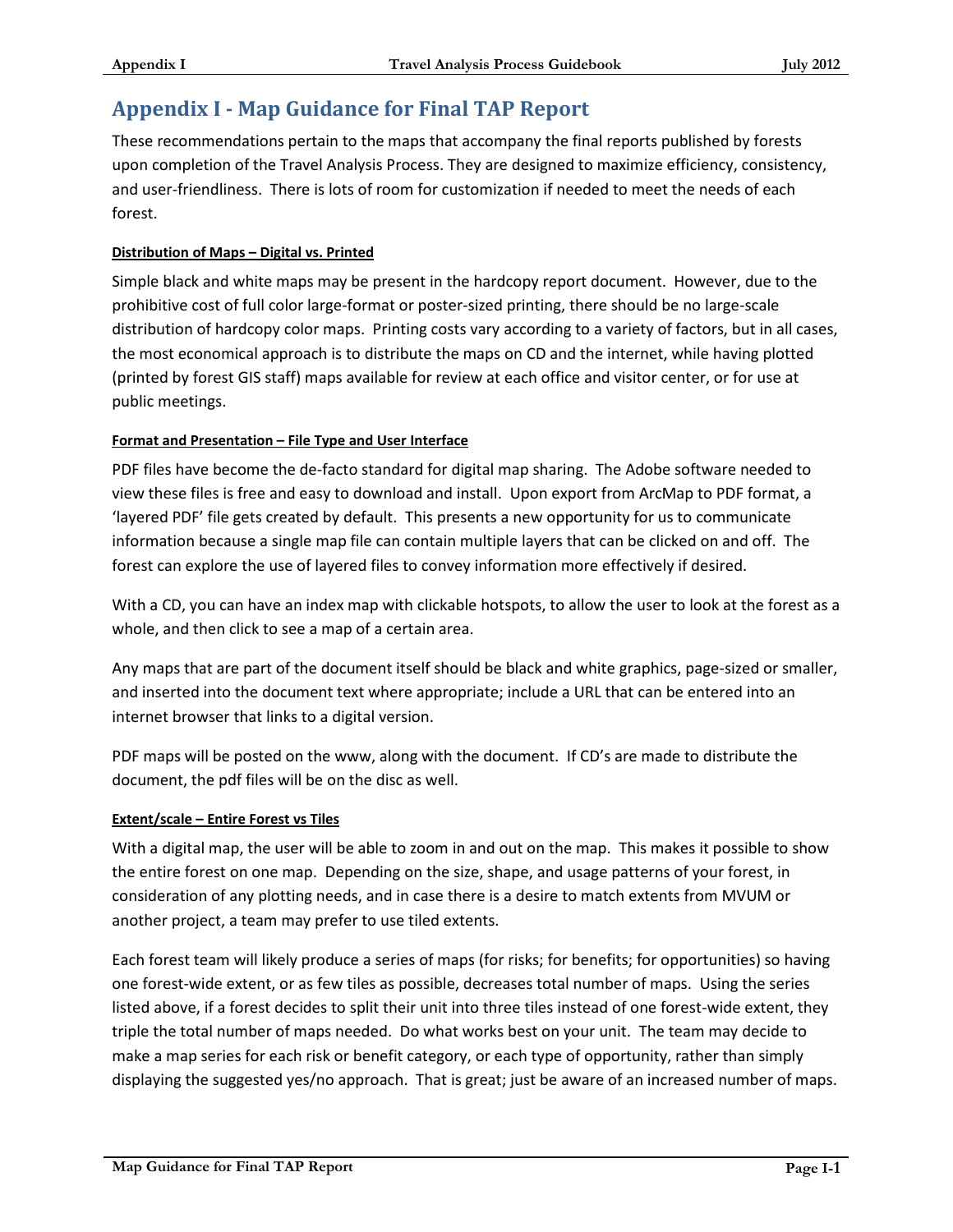The user's ability to zoom-in is crucial because it allows them to discern roads in dense clusters and read their labels. Adobe Reader also allows users to print off a selected area of a large pdf using their own computer and printer.

#### **Use of Color**

For digital media, use color. There is no need to pursue black and white maps. Color enables much more information to be communicated.

#### **Grids or other Geographic Crosswalk**

The edges of the map should display some sort of grid. The purpose of the grid is not so much for user orientation, but more for geographic reference between the map and the document. For example, a route that is discussed in the document could be noted as existing at location 38.8226 N, -120.9375 W, or in quadrant B2. The user could then find that route on the map. The two grid examples given here are lat/long and improvised alphanumeric Cartesian. PLSS (township and range) in another option for a grid, but it can be difficult to show sections without visually detracting from or cluttering up the map. Another, more advanced alternative to this "grid reference system" would be some sort of hyperlink system that allows the user to access information about a route simply by clicking on it.

In the absence of any grid, the user who reads about a road in the document, and who wants to then find it on the maps, will just have to search and search, with virtually no clue as to its location. This can be frustrating for the user.

#### **Collar Information**

Refer to the graphic on the next page that shows a standard Region 5 look. This is congruent with what is referred to as "the Region 5 Corporate Look and Feel." Each forest can mimic the layout and language shown in the graphic. Due to variables and the desire for each forest to customize, there is no "template" mxd project. Note: in the example graphic, the title is "Forest System Roads with Resource Risk." This is just an example. Use an appropriate title for your maps.

Scale bar and north arrow should be placed in the map frame, and, if necessary, in a white box to increase legibility. Vicinity maps can be designed by the forest or provided by the Regional Office upon request. A disclaimer statement should be included on the map, but there is no absolute standard language; usually forests have their own disclaimers that they prefer. One example of a concise and complete disclaimer statement is shown in the following paragraph:

Disclaimer: "The USDA Forest Service uses the most current and complete data available. GIS data and accuracy may vary. Using GIS products for purposes other than those for which they were originally intended may yield inaccurate or misleading results. The USDA Forest Service reserves the right to correct, update, modify, or replace GIS products without notification."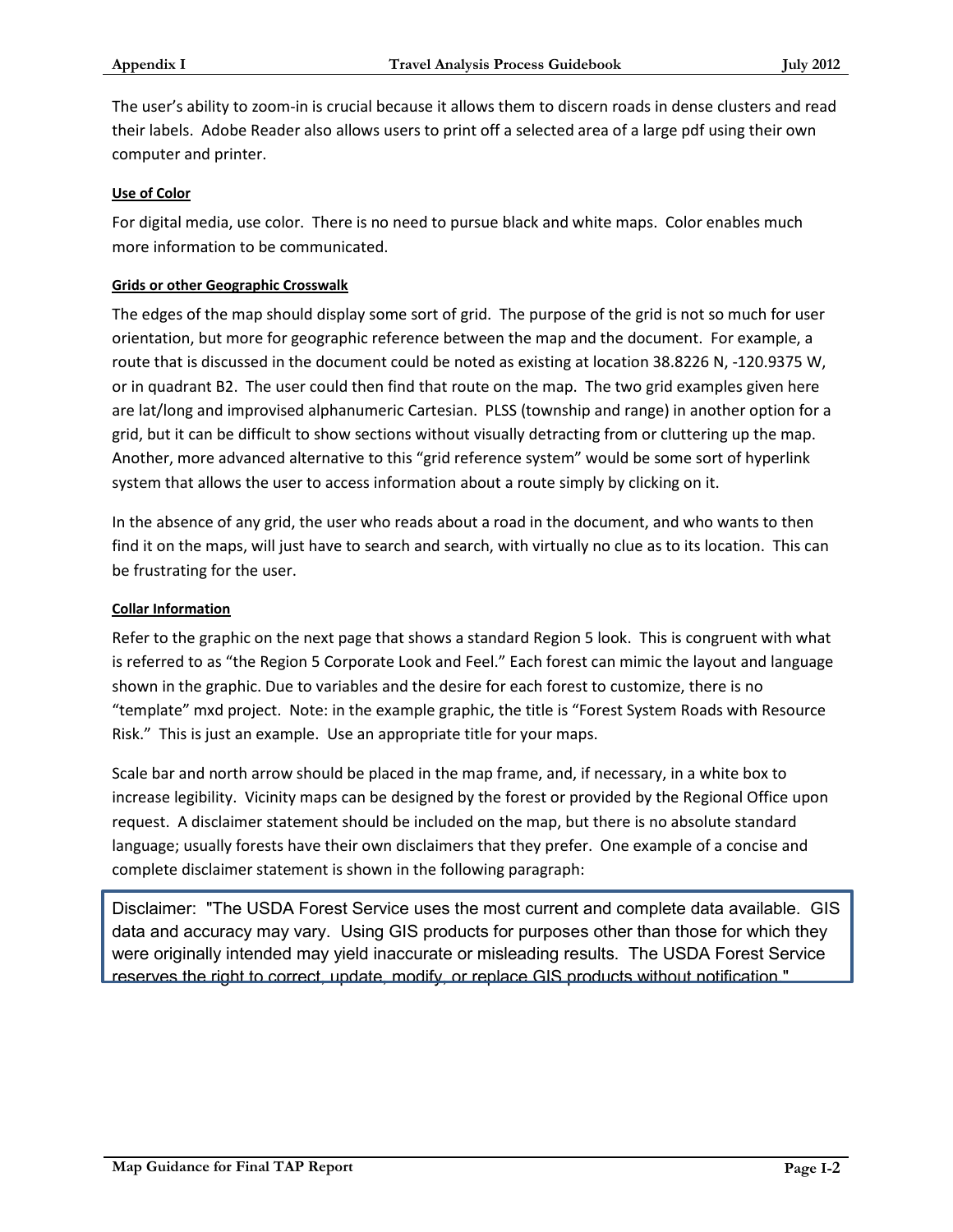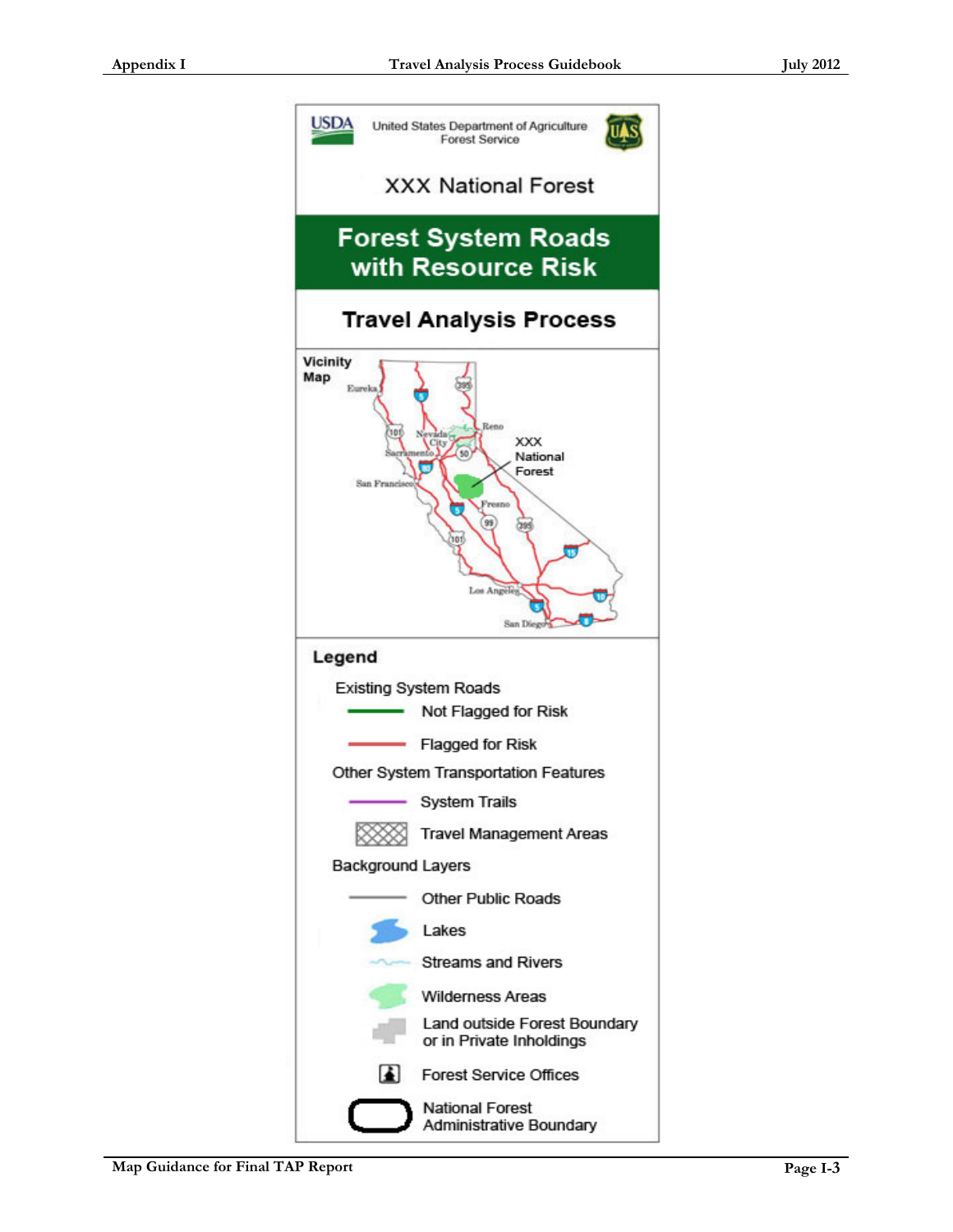### **Contents of Map**

The purpose of these maps is to answer two questions: The first question is "Which Roads were flagged for risks and benefits?" and the second question is "Which Roads were assigned opportunities?" All other information is ancillary. As mentioned before, a simple approach is yes/no (for example: a road was flagged for risk or not) and a more thorough approach is to make separate maps for each risk category, benefit category, and opportunity type (for example: here are the roads flagged for Recreation Risk). The user must be able to find the information, but whether they can see it all in the maps, or have to look up the road in question inside the document – is up to the forest team.

All of these options would be the same for benefits and opportunities. Remember that roads are often flagged with multiple risks, benefits, and opportunities. For example, a road might have three different opportunities assigned to it. This complexity makes a very simple road classification impossible.

Because the core issue behind Travel Analysis is sustainable access, a forest may choose to display their roads in context of where maintenance is focused. A forest may also choose to display areas that are subject to damage from natural events, or that have potential for damage and watershed impacts from past events (severe fire  $\rightarrow$  future mudslides). In other words, show where the routine maintenance dollars typically go, and where deferred maintenance is greatest. Or display roads by surface type.

An example of the yes/no option is to display a single layer called "Roads flagged for Risk to Resources" or similar. Roads that were flagged are assigned one color, and roads that were not flagged are assigned another color. To determine which risk category or categories triggered this flagging, the user would refer to the tables in the document. This is the approach shown in the sample legend.

An example of a different option would be to create a layer of flagged roads for each risk category, and allow the user to click them on and off in a layered pdf, or create a separate map for each risk category. Or, it could be: roads with zero risks, roads with 1 risk, roads with 2 risks, etc.

To display opportunities, there could be one layer (roads with opportunities), or multiple layers, one for each possible value of 'opportunity,' that are shown in one map (layered pdf) or separate maps.

#### **Background Layers**

- Other public roads and highways If a forest's corporate data is insufficient for this layer, the Regional Office can provide supplemental layers for this purpose. Symbols for these roads should not be confused with forest road and trail symbols. Suggested symbol: gray line. Label: name of road, or appropriate highway shield.
- FS Offices, cities, towns, important peaks, campgrounds These can be added as desired but care should be taken to ensure they do not obscure any routes or overpower the maps visually.
- Water features Only major features should be included. Suggested symbol: light blue with no outline. Label: italic font, dark blue.
- Special areas Mandatory would be Wilderness Areas and Pacific Crest Trail. Others, such as National Recreation Areas or Inventoried Roadless Areas should be added if necessary. Use an appropriate color.
- Land ownership/scope of project Anything outside the forest boundary and private inholdings should all be filled with a light gray. This leaves a clean white background on forest land, so that route information is more legible. Wilderness areas should be labeled, but not overly emphasized.